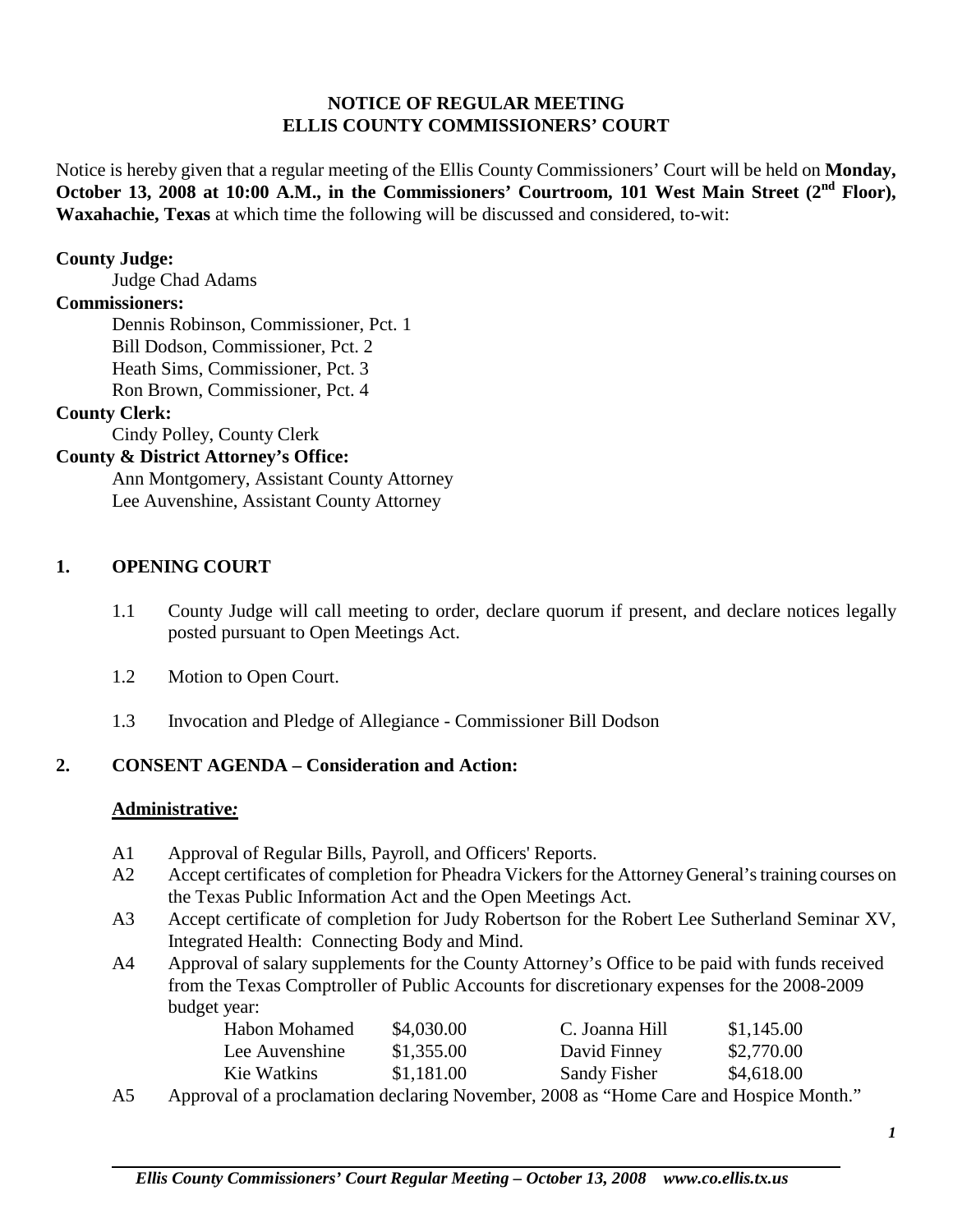- A6 Approval and Certification of the Minutes from the Commissioners' Court Agenda dated: September 8, 2008 Regular Sptember 15, 2008 Special
- A7 Approval to direct all money that otherwise would be deposited in a salary fund, created under Chapter §154.007 of the Local Government Code, to be deposited into the general fund of Ellis County.

# **Financial:**

- F1 From 5-001-0370-0873 Maint/RPS to 5-001-0370-0801 Supplies John Bridges, Tax Assessor/Collector
- F2 From 5-001-0230-0873 Maint/Ofc Equip to 5-001-0230-0890 Co Supply Room Richard Denniston, Purchasing Agent
- F3 From 011-0704-50807 Gen Exp to 011-0704-50906 Culverts, 011-0704-50907 Tires, 011-0704- 50913 Chemicals, 011-0704-50914 Signs, 011-0704-50918 Hardware/Tools – Heath Sims, Commissioner, Pct. 3
- F4 From 005-0703-50906 Culverts, 005-0703-50907 Tires, 005-0703-50913 Chemicals, 005-0703- 50914 Signs, 005-0703-50918 Hardware/Tools, 005-0703-50807 Gen. Exp – Heath Sims, Commissioner, Pct. 3
- F5 From 001-0015-50807 Gen Misc to 001-0015-50812 Radio, 001-0015-50815 Uniform Ray Stewart, Sheriff
- F6 From 001-0390-50601 Travel to 001-0390-50801 Supplies Chad Adams, County Judge
- F7 From 001-0425-50810 Tires, 001-0425-50801 Supplies to 001-0425-50803 Furn/Fixtures, 001-0425- 50819 Computer – Diana Buckley, Human Services
- F8 From 006-0754-40010 Sale of Equipment to 006-0754-50807 Gen. Misc Ron Brown, Commissioner, Pct. 4
- F9 From 001-0210-40719 Chapter 19 Funding to 001-0210-50801 Supplies Jane Anderson, Elections
- F10 From 005-0703-50868 Contract Labor, 005-0703-50924 Soil Conservation, 005-0703-50553 Social Security, 005-0703-50554 Retirement to 005-0703-50926 Debt Service – Heath Sims, Commissioner, Pct. 3
- F11 From 011-0704-50909 Repair/Parts to 011-0704-50885 Sales Tax Heath Sims, Commissioner, Pct. 3
- F12 From 005-0703-50917 Right of Way to 005-0703-50930 ROW Purchase Heath Sims, Commissioner, Pct. 3
- F13 From 011-0704-50915 Asphalt to 011-0704-50911 Gravel Heath Sims, Commissioner, Pct. 3

# **Simplified Plat:**

2.1 Sheets Addition, one lot, John and Peggy Sheets, Pct. 3.

# **3. ADMINISTRATIVE**

- 3.1 Consideration and action to approve a Resolution in support of the Meals-on-Wheels of Johnson & Ellis County applying for a grant from the Texas Department of Agriculture Home –Delivered Meal Grant Program.
	- Holly Davis, Special Projects Director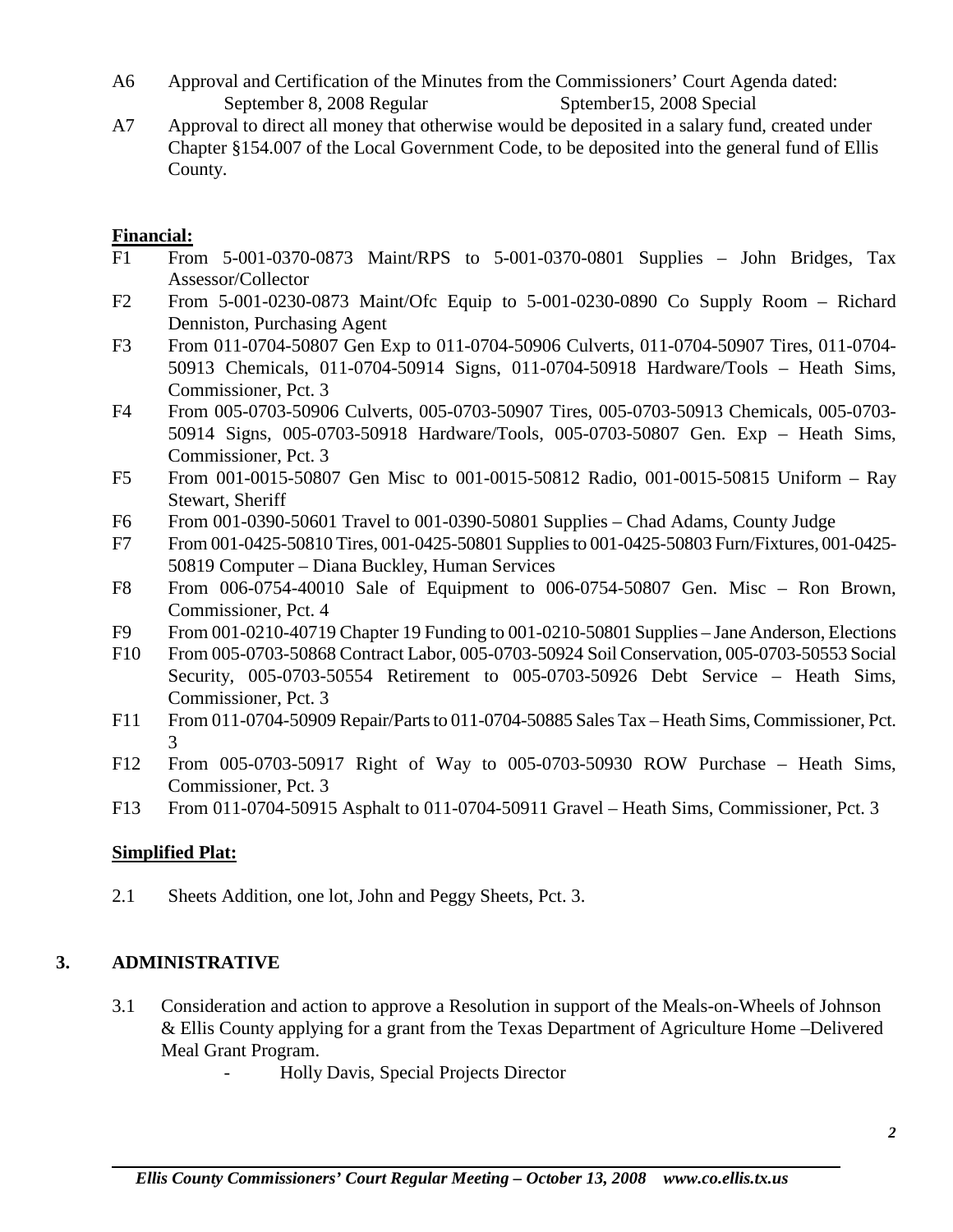- 3.2 Consideration and action to approve a Proclamation declaring the month of October, 2008, as Czech Heritage Month in Ellis County.
	- Chad Adams, County Judge
- 3.3 Consideration and action to approve additional or replacement Presiding Judges and Alternate Judges for the November 4, 2008 General Election.
	- Jane Anderson, Elections Administrator
- 3.4 Discussion concerning the formation of the Ellis County Emergency Management and Response Advisory Committee that will be a technical and advisory board for the Ellis County Office of Emergency and the Ellis County Commissioners' Court on issues related to emergency management and emergency response.
	- John Patterson, Emergency Management
- 3.5 Consideration and action to accept the grant funds from the FEMA Hazard Mitigation Grant Program (HMGP) authorized by 44 C.F.R. 206.434 ("The Stafford Act") and to authorize the Ellis County Judge to execute any and all documents as shall be necessary under the terms of the grant and 44 C.F.R. 206.434 ("The Stafford Act") to appraise, negotiate, acquire, demolish, and upon further action by this Court properly dispose of the property for which mitigation of damages had been sought.
	- John Patterson, Emergency Management Coordinator
- 3.6 Presentation from the North Central Texas Council of Governments on the Clean Fleet Vehicle Policy and compliance with those guidelines
	- Lori Pampell, North Central Texas Council of Governments, Transportation Planner
	- Carrie Reese, North Central Texas Council of Governments, Transportation Planner
- 3.7 Consideration and action to approve a "Clean Fleet Vehicle Ordinance" to comply with guidelines set by the Regional Transportation Council for vehicle acquisition, vehicle operation, and vehicle maintenance.
	- Holly Davis, Special Projects Director
- 3.8 Consideration and action to approve a Memorandum of Understanding between Ellis County and the First Administrative Judicial Region regarding an interim plan to ensure" Judicial Readiness in Times of Emergency" that essential juridical services are available to those who seek access to the court when a courthouse is unavailable or inoperable.
	- Holly Davis, Special Projects Director
- 3.9 Consideration and action to approve the renewal of the lease agreement between Ellis County and Edwin Spaniel for the term of October 1, 2008 through September 30, 2009, for agricultural purposes, for \$6,461.23 which is \$20.01 an acre, for 322.9 acres of the property referred to as the Ellis County Farm.
	- Bill Dodson, Commissioner, Pct. 2
- 3.10 Consideration and action to approve an Interlocal Cooperation Contract between County of Ellis and the City of Alma.
	- Bill Dodson, Commissioner, Pct. 2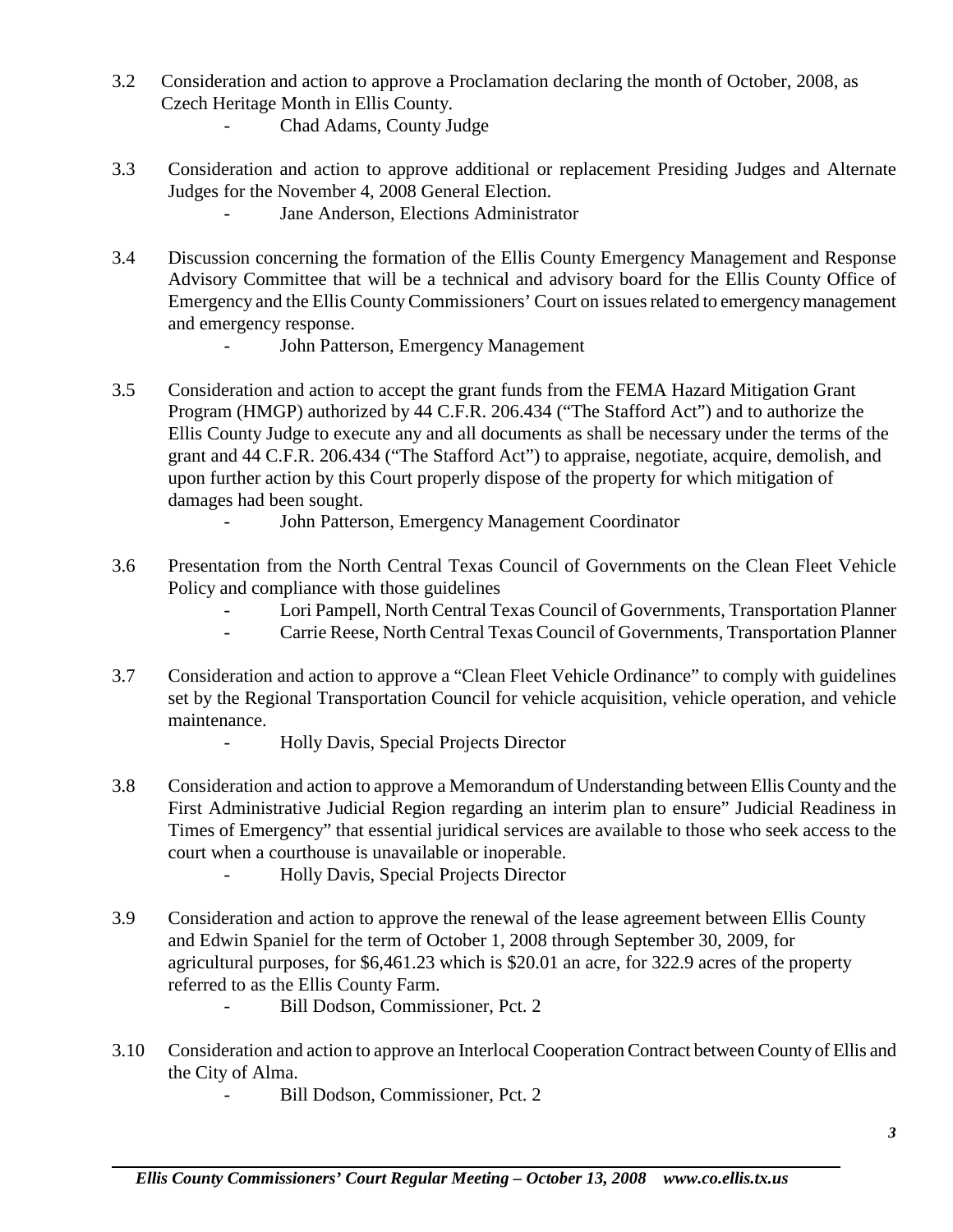- 3.11 Consideration and action to extend the service relationship between Ellis County and Hope Clinic to provide primary care, prescriptions, and case management for Indigent Health Care clients with a focus on preventive care, and to add preventive, restorative, endodontic, prosthetic and limited surgical dental care, including a one-time purchase of dental equipment, authorizing the County Judge to sign a five year contract for this purpose.
	- Heath Sims, Commissioner, Pct. 3
- 3.12 Consideration and action to contract with Estes Electric for relocation of electrical services and installation of telephone conduits. This work is requested by Oncor and AT&T in conjunction with and in advance of the power line relocations along Jackson Street. A cost not to exceed \$19,000 is included in the bond budget.
	- Joe White, County Engineer
- 3.13 Consideration and action necessary to grant a discretionary exemption under 262.024(7) and for the County Judge to sign a letter of intent with Flowers Construction Company for power line reroute, removal and underground utility construction. The exact county portion of the project cost will be determined upon completion of Oncor engineering and design and is included in the bond budget. - Joe White, County Engineer
- 3.14 Consideration and action for Ellis County to enter into a building lease for \$3600 per month with Haight-Taylor-McClain, LLC for storage for the Ellis County Sheriff Department.
	- Joe White, County Engineer
- 3.15 Consideration and action for Ellis County to enter into a warehouse lease for \$3000 per month with Tejas Logistics.
	- Joe White, County Engineer
- 3.16 Consideration and action to enter into a lease for \$500 per month with Boyce Feed and Grain Company for temporary parking area during construction of the Bond Program. Joe White, County Engineer
- 3.17 Consideration and action to sign a new lease or modify the existing lease with Marti Zmolik for remodeling and moving the Ennis Adult Probation Office into a new adjacent office space. - Joe White, County Engineer
- 3.18 Consideration and action to contract with Lindamood Excavating to remove multiple structures, slabs and miscellaneous concrete work. Cost not to exceed \$23,000. Joe White, County Engineer

# **4. DEPARTMENT OF COUNTY DEVELOPMENT**

# **Consideration and action regarding the following presented by Delton Ake, Director Department of Development:**

4.1 Discussion regarding inter local agreements pertaining to county responsibility of the OSSF'S located in the city limits.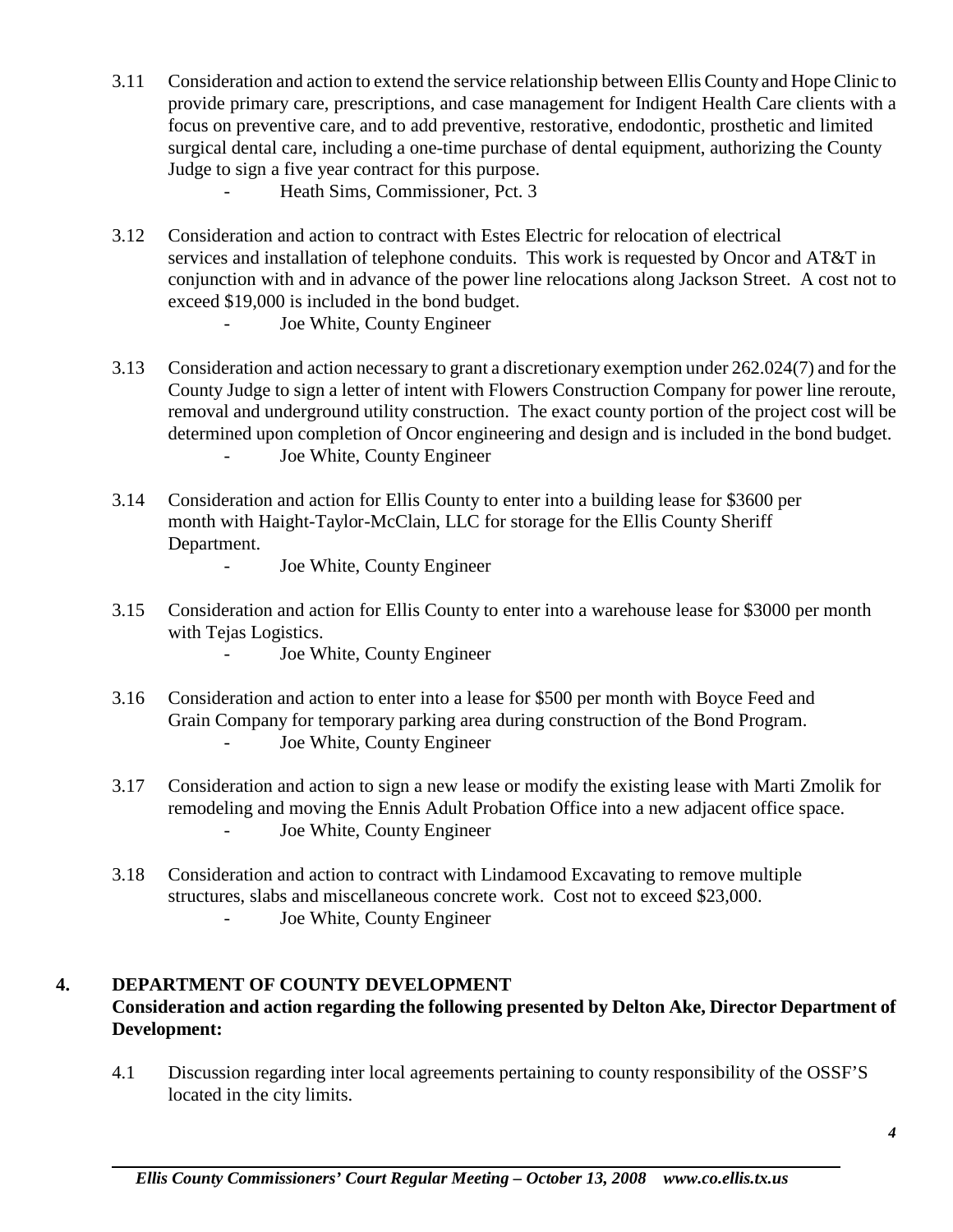4.2 Preliminary Plat – Fresh Water District Prairie Ridge, Phase I, 291 lots, Kyle Kruppa, Pct. 4.

# **5. PURCHASING**

#### **Consideration and action regarding the following presented by Richard Denniston, Purchasing Agent:**

- 5.1 To declare four (4) boxes of outdated law books as surplus and approve disposal at auction. Books are from CCL1.
- 5.2 To approve the renewal of blanket agreement #BPA250- Bridge and Headwall Repair. Renewal will be for another 12 months.
- 5.3 To approve the attached list as surplus and approve disposal at auction. Items are located in Purchasing and are from various departments.

# **6. RECESS TO CONVENE TO EXECUTIVE SESSION**

#### **7. EXECUTIVE SESSION**

"The Commissioners' Court of Ellis County reserves the right to adjourn into **Executive Session** at any time during the course of this meeting to discuss any of the matters listed in this agenda, in the order deemed appropriate, as authorized by Texas Government Code §551.071**,** or to seek the advice of its attorney and/or other attorneys representing Ellis County on any matter in which the duty of the attorney to the - Commissioners' Court under the Texas Disciplinary Rules of Professional Conduct of the State Bar of Texas clearly conflicts with Texas Government Code Chapter 551 or as otherwise may be permitted under §551.071."

7.1 Pursuant to Section 551.072 of the Government Code, consultation with counsel regarding the possible sale or lease of real property "if deliberation in an open meeting would have a detrimental effect on the position of the governmental body in negotiations with a third person".

# **8. ADJOURNMENT OF EXECUTIVE SESSION**

# **9. ADJOURNMENT**

Signed this the 8th day of October, 2008.

\_\_\_\_\_\_\_\_\_\_\_\_\_\_\_\_\_\_\_\_\_\_\_\_\_\_\_\_\_\_\_\_\_\_\_

Chad Adams Ellis County Judge